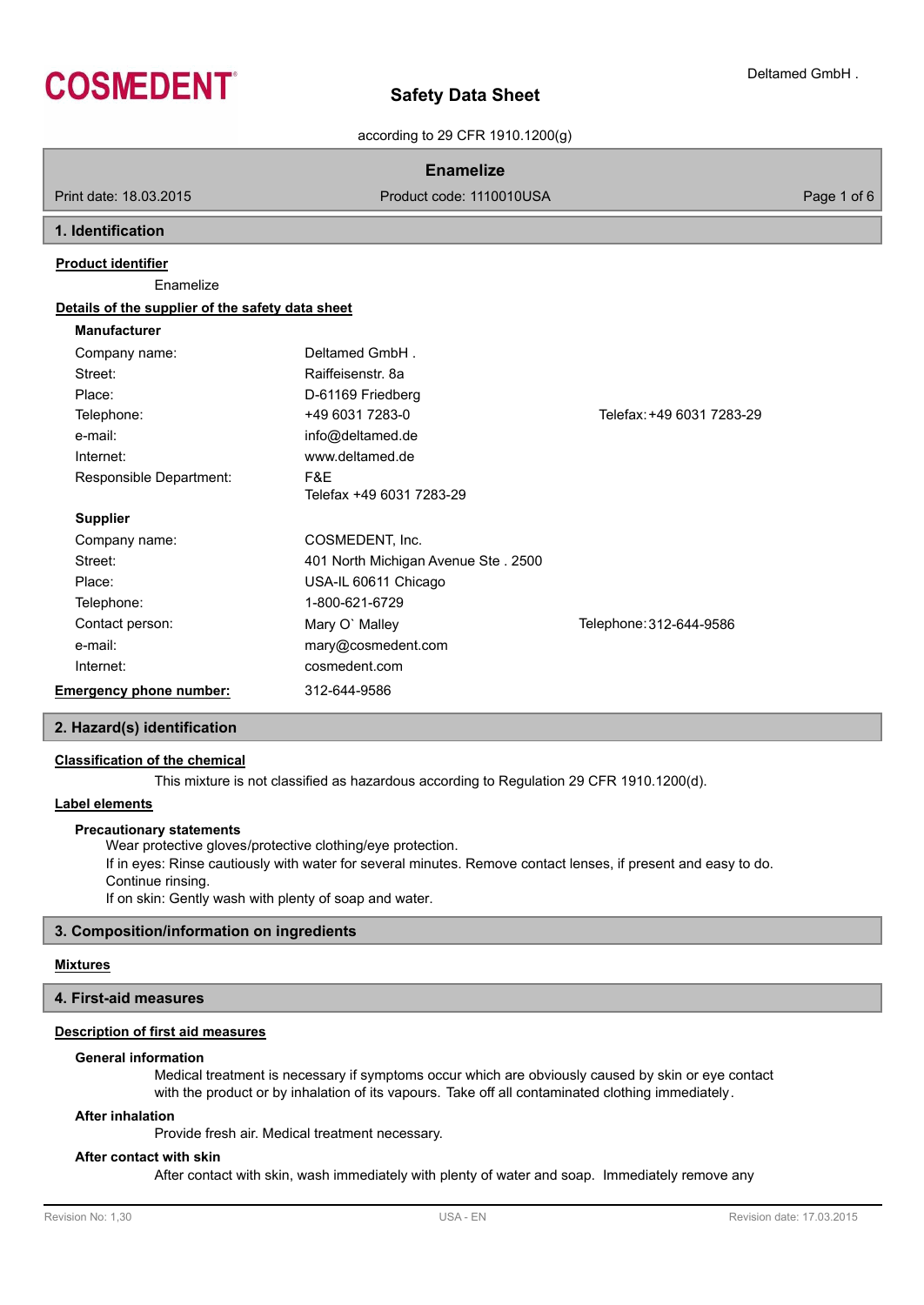

## according to 29 CFR 1910.1200(g)

## **Enamelize**

Print date: 18.03.2015 **Product code: 1110010USA** Product code: 1110010USA

contaminated clothing, shoes or stockings. Medical treatment necessary.

## **After contact with eyes**

After eye contact: Rinse immediately carefully and thoroughly with eye-bath or water. Consult an ophthalmologist.

#### **After ingestion**

Do NOT induce vomiting. Medical treatment necessary.

#### **Most important symptoms and effects, both acute and delayed**

No information available.

#### **Indication of any immediate medical attention and special treatment needed**

Treat symptomatically.

#### **5. Fire-fighting measures**

### **Extinguishing media**

#### **Suitable extinguishing media**

Foam. Extinguishing powder, Carbon dioxide,

## **Specific hazards arising from the chemical**

In case of fire may be liberated: Carbon monoxide. Carbon dioxide Hazardous decomposition products

#### **Special protective equipment and precautions for fire-fighters**

In case of fire: Wear self-contained breathing apparatus.

## **Additional information**

Suppress gases/vapours/mists with water spray jet. Collect contaminated fire extinguishing water separately. Do not allow entering drains or surface water.

## **6. Accidental release measures**

## **Personal precautions, protective equipment and emergency procedures**

Provide adequate ventilation. Do not breathe gas/fumes/vapour/spray. Avoid contact with skin, eyes and clothes. Use personal protection equipment.

#### **Environmental precautions**

Do not allow to enter into surface water or drains.

## **Methods and material for containment and cleaning up**

Take up mechanically. Treat the recovered material as prescribed in the section on waste disposal.

#### **Reference to other sections**

Safe handling: see section 7 Personal protection equipment: see section 8 Disposal: see section 13

#### **7. Handling and storage**

## **Precautions for safe handling**

#### **Advice on safe handling**

Provide good room ventilation.

#### **Advice on protection against fire and explosion**

Keep away from sources of ignition. - No smoking.

## **Conditions for safe storage, including any incompatibilities**

#### **Requirements for storage rooms and vessels**

Protect from the action of light. Keep only in the original container at a temperature between 4 -25 °C  $(40 - 75$ °F).

#### **Advice on storage compatibility**

Do not store together with: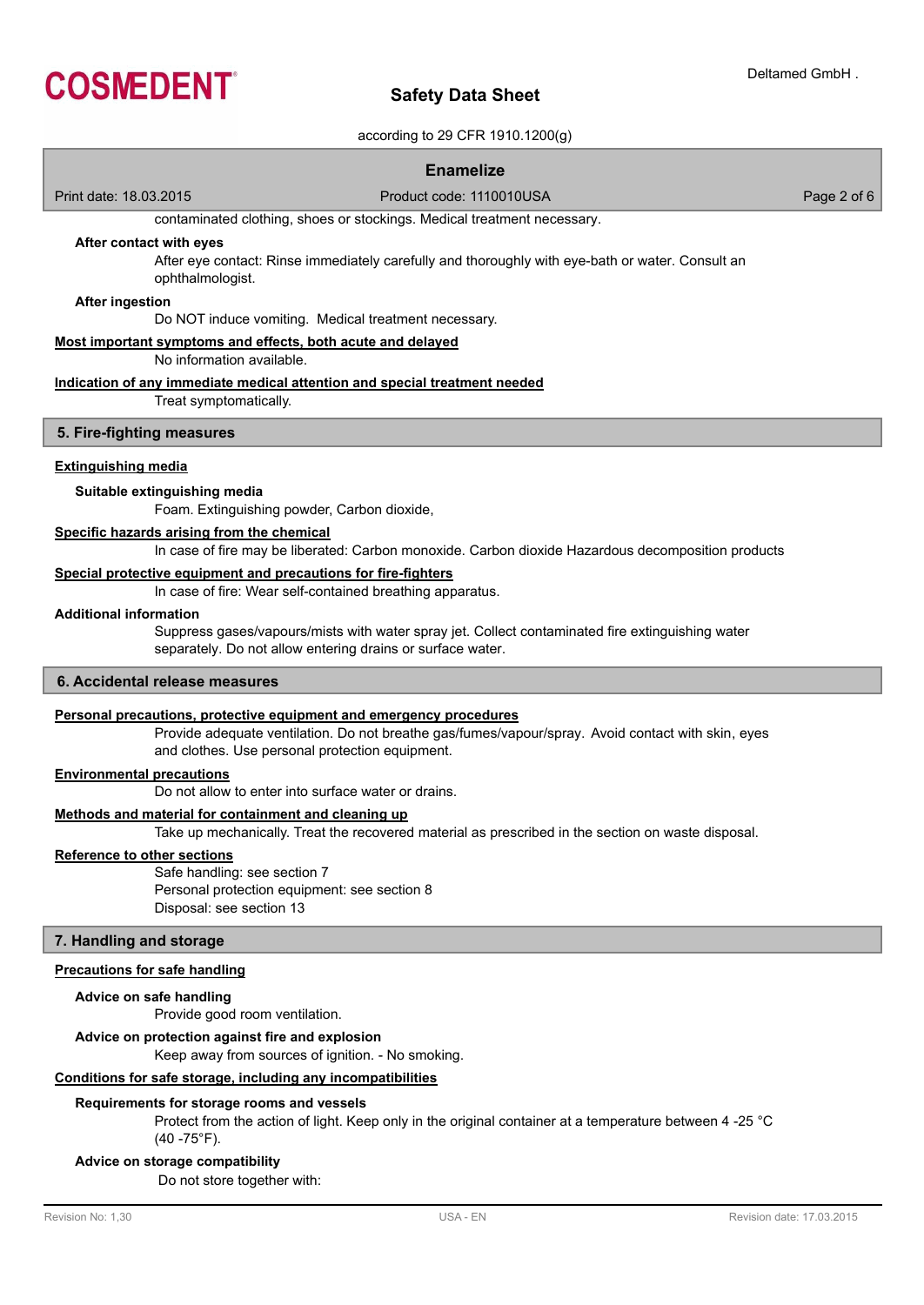

according to 29 CFR 1910.1200(g)

## **Enamelize**

Print date: 18.03.2015 **Product code: 1110010USA** Product code: 1110010USA

# Oxidising agent

food

## **8. Exposure controls/personal protection**

## **Control parameters**

## **Exposure controls**

## **Protective and hygiene measures**

Avoid contact with skin, eyes and clothes. Draw up and observe skin protection programme. Wash hands and face before breaks and after work and take a shower if necessary. When using do not eat or drink.

## **Eye/face protection**

tightly fitting goggles

## **Hand protection**

Gloves should be replaced regularly, especially after extended contact with the product. For each work-place a suitable glove type has to be selected.

#### **Skin protection**

Wear suitable protective clothing.

## **9. Physical and chemical properties**

#### **Information on basic physical and chemical properties**

| formation on basic physical and chemical properties |                   |                   |                    |  |  |
|-----------------------------------------------------|-------------------|-------------------|--------------------|--|--|
| Physical state:                                     | pasty             |                   |                    |  |  |
| Color:                                              | whitish           |                   |                    |  |  |
| Odor:                                               | hardly noticeable |                   |                    |  |  |
|                                                     |                   |                   | <b>Test method</b> |  |  |
| pH-Value:                                           |                   | not determined    |                    |  |  |
| Changes in the physical state                       |                   |                   |                    |  |  |
| Melting point/freezing point:                       |                   | not determined    |                    |  |  |
| Initial boiling point and boiling range:            |                   | not determined    |                    |  |  |
| Flash point:                                        |                   | not applicable    |                    |  |  |
| <b>Flammability</b>                                 |                   |                   |                    |  |  |
| Solid:                                              |                   | not applicable    |                    |  |  |
| Gas:                                                |                   | not applicable    |                    |  |  |
| Lower explosion limits:                             |                   | not determined    |                    |  |  |
| Upper explosion limits:                             |                   | not determined    |                    |  |  |
| <b>Auto-ignition temperature</b>                    |                   |                   |                    |  |  |
| Solid:                                              |                   | not applicable    |                    |  |  |
| Gas:                                                |                   | not applicable    |                    |  |  |
| Decomposition temperature:                          |                   | not determined    |                    |  |  |
| Vapor pressure:                                     |                   | not determined    |                    |  |  |
| Density:                                            |                   | not determined    |                    |  |  |
| Water solubility:                                   |                   | partially soluble |                    |  |  |
| Partition coefficient:                              |                   | not determined    |                    |  |  |
| Vapour density:                                     |                   | not determined    |                    |  |  |
| Evaporation rate:                                   |                   | not determined    |                    |  |  |

## **Other information**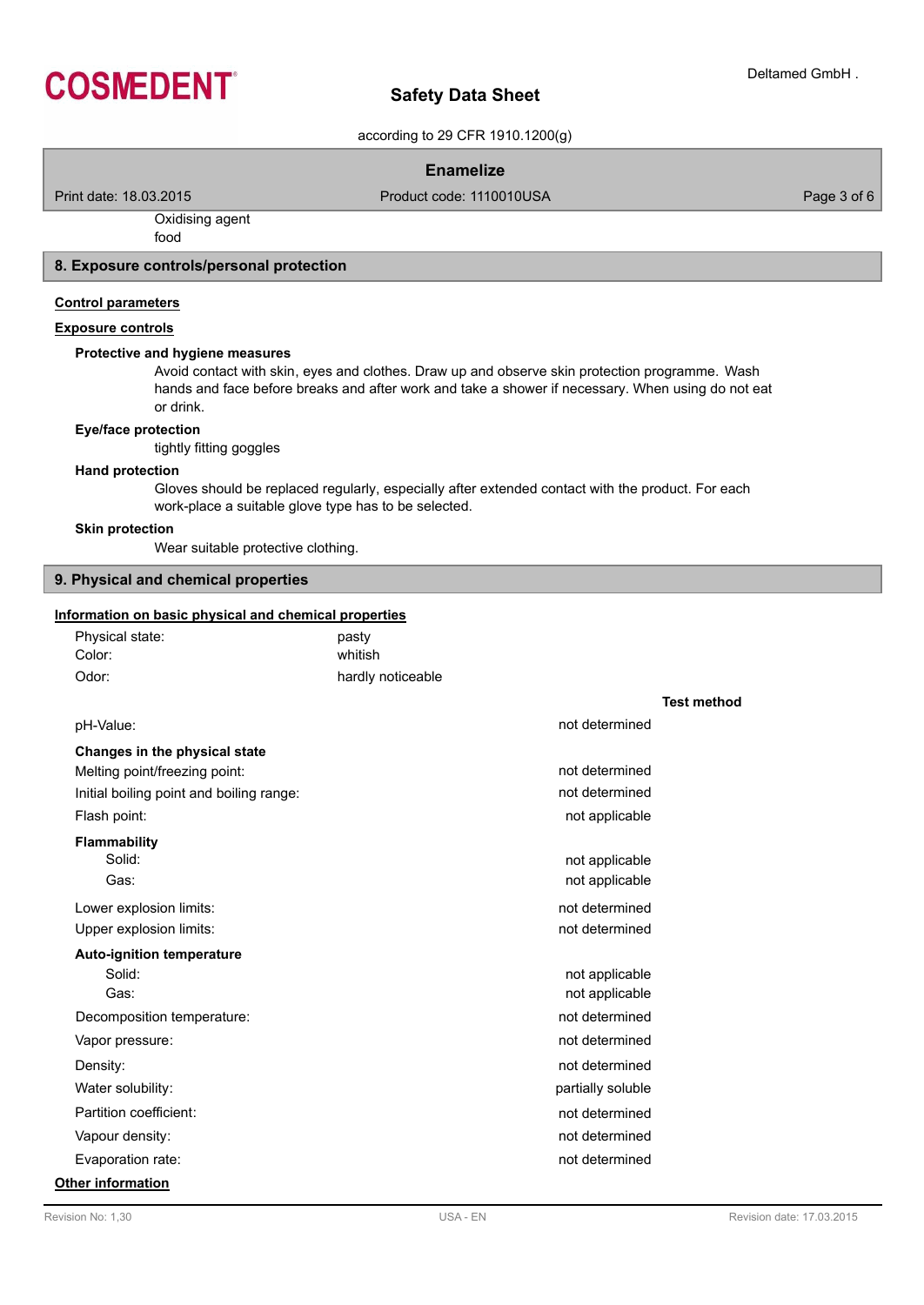

according to 29 CFR 1910.1200(g)

## **Enamelize**

Print date: 18.03.2015 Product code: 1110010USA Page 4 of 6

Solid content: not determined

## **10. Stability and reactivity**

#### **Reactivity**

No hazardous reaction when handled and stored according to provisions.

## **Chemical stability**

Stability: Stable

The product is stable under storage at normal ambient temperatures.

### **Possibility of hazardous reactions**

Hazardous reactions: Will not occur

Polymerization with heat evolution may occur in the presence of radical forming substances (e.g. peroxides), reducing substances, and/or heavy metal ions.

## **Conditions to avoid**

Protect from the action of light. Keep only in the original container at a temperature between 4 -25 °C  $(40-75°F)$ .

## **Incompatible materials**

Oxidising agent, Reducing agent, Heavy metals, acids, Alkali (lye)

#### **Hazardous decomposition products**

No known hazardous decomposition products.

## **11. Toxicological information**

## **Information on toxicological effects**

#### **Acute toxicity**

Based on available data, the classification criteria are not met.

## **Irritation and corrosivity**

Based on available data, the classification criteria are not met.

## **Sensitizing effects**

Based on available data, the classification criteria are not met.

Possible sensitization in case of persons suffering from hypersensitivity .

## **Specific target organ toxicity (STOT) - single exposure**

Based on available data, the classification criteria are not met.

## **Severe effects after repeated or prolonged exposure**

Based on available data, the classification criteria are not met.

## **Carcinogenic/mutagenic/toxic effects for reproduction**

Based on available data, the classification criteria are not met.

Carcinogenicity (NTP): None of the ingredients is listed.

- Carcinogenicity (IARC): None of the ingredients is listed.
- Carcinogenicity (OSHA): None of the ingredients is listed.

## **Aspiration hazard**

Based on available data, the classification criteria are not met.

## **Further information**

Product has not been tested. The statement is derived from the properties of the components.

## **12. Ecological information**

## **Persistence and degradability**

The product has not been tested.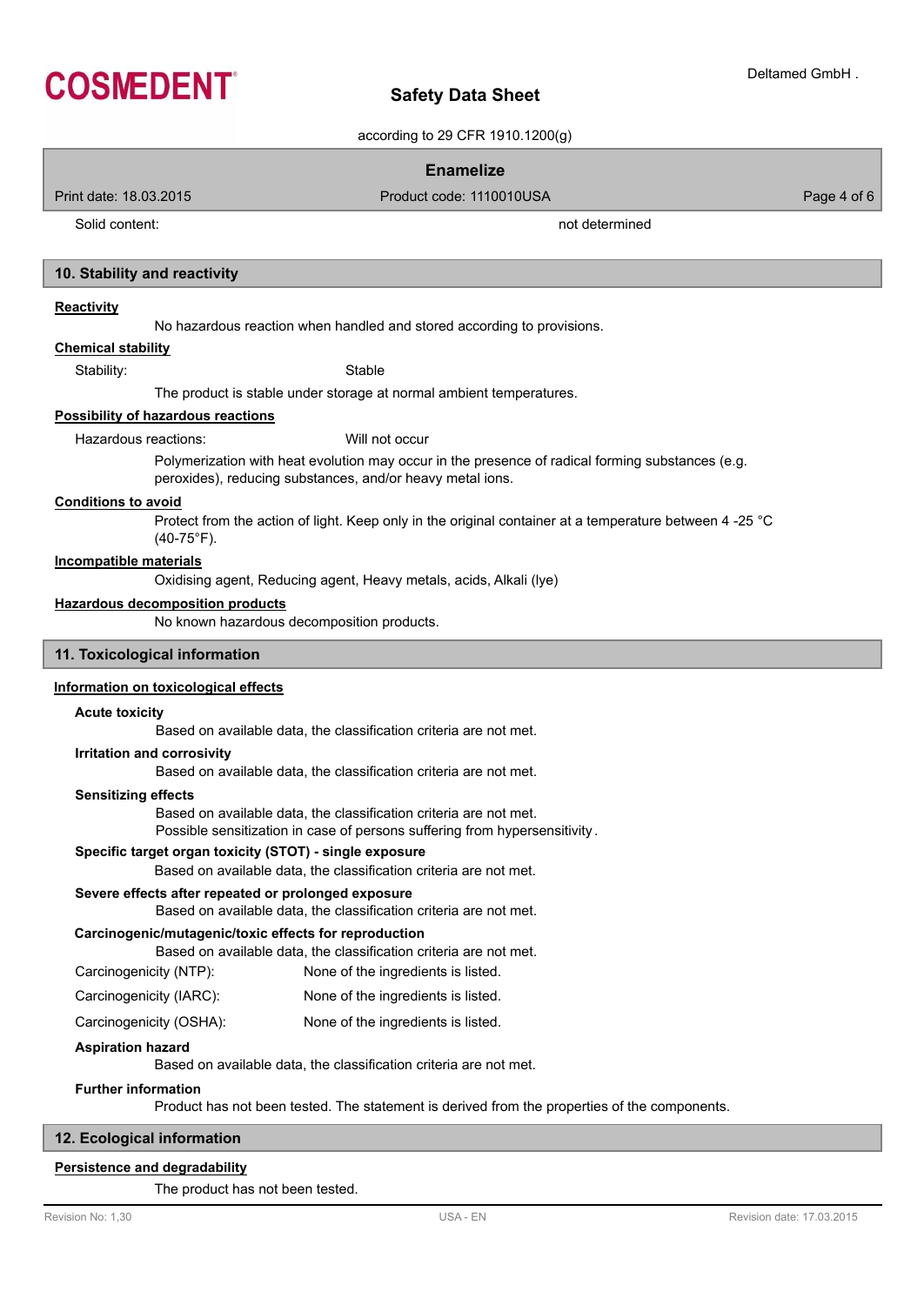

according to 29 CFR 1910.1200(g)

## **Enamelize**

Print date: 18.03.2015 **Product code: 1110010USA** Product code: 1110010USA

## **Bioaccumulative potential**

The product has not been tested.

## **Mobility in soil**

The product has not been tested.

## **Other adverse effects**

No information available.

#### **Further information**

Do not allow uncontrolled discharge of product into the environment. Do not allow to enter into surface water or drains.

## **13. Disposal considerations**

## **Waste treatment methods**

## **Advice on disposal**

Do not allow to enter into surface water or drains. Dispose of waste according to applicable legislation.

#### **Contaminated packaging**

This material and its container must be disposed of as hazardous waste. Handle contaminated packages in the same way as the substance itself.

## **14. Transport information**

## **US DOT 49 CFR 172.101**

**Proper shipping name:** Not a hazardous material with respect to these transport regulations.

#### **Marine transport (IMDG)**

#### **Other applicable information**

No dangerous good in sense of these transport regulations.

## **Air transport (ICAO)**

## **Other applicable information**

No dangerous good in sense of these transport regulations.

## **Special precautions for user**

No information available.

## **Transport in bulk according to Annex II of MARPOL 73/78 and the IBC Code**

not applicable

## **15. Regulatory information**

## **U.S. Regulations**

#### **National Inventory TSCA**

All components of this product are included on the TSCA Chemical Inventory ore are not reqiured to be listed on the TSCA Chemical Inventory.

## **State Regulations**

#### **Safe Drinking Water and Toxic Enforcement Act of 1986 (Proposition 65, State of California)**

This product contains no chemicals known to the State of California to cause cancer, birth defects or other reproductive harm.

## **16. Other information**

| Hazardous Materials Information Label (HMIS) |   |
|----------------------------------------------|---|
| Health:                                      |   |
| Flammability:                                | O |